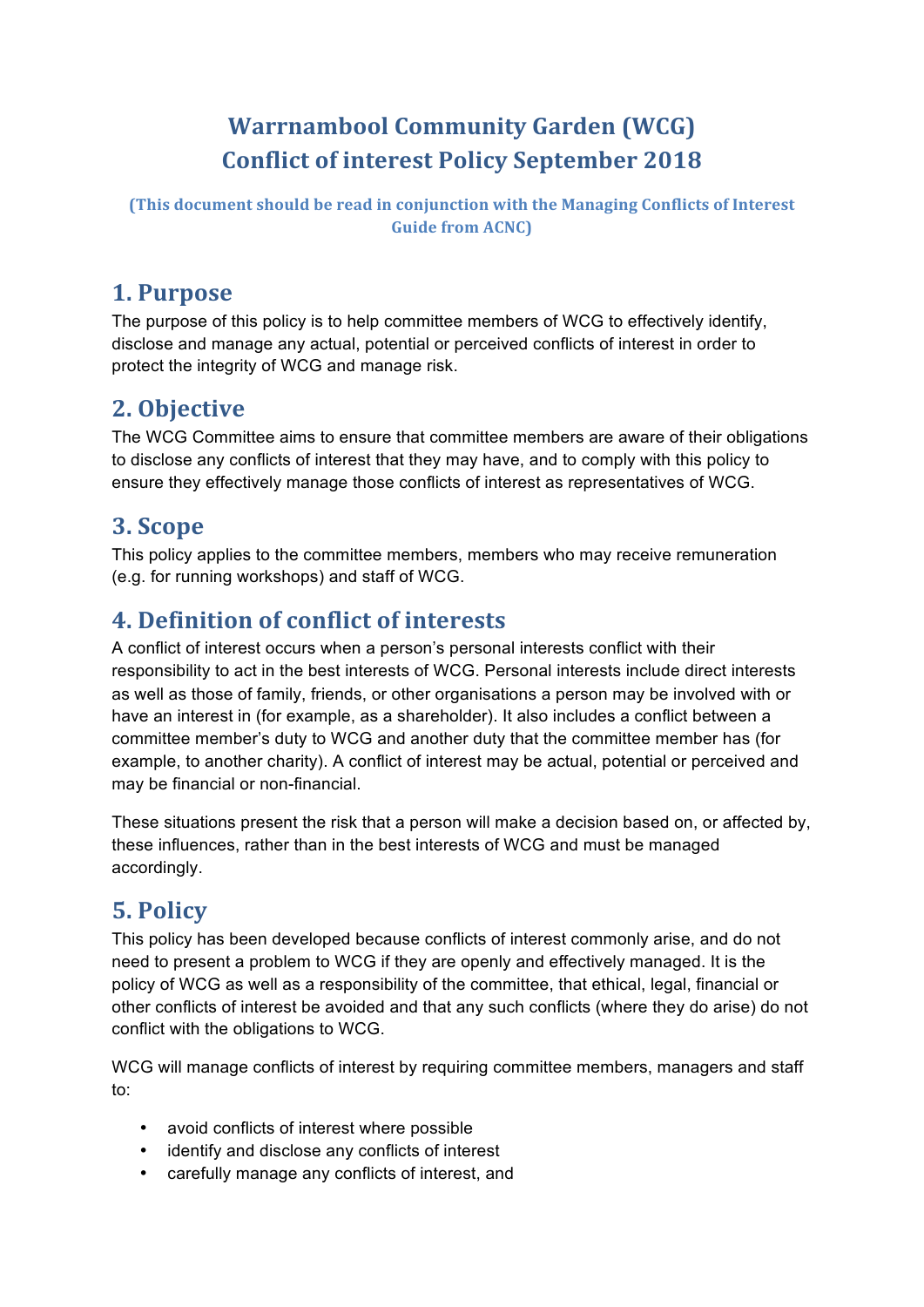• follow this policy and respond to any breaches.

#### **5.1 Responsibility of the committee**

The committee is responsible for:

- establishing a system for identifying, disclosing and managing conflicts of interest across WCG
- monitoring compliance with this policy, and
- reviewing this policy on an annual basis to ensure that the policy is operating effectively.

WCG must ensure that its committee members are aware of the governance standards, particularly governance standard 5, and that they disclose any actual or perceived material conflicts of interests as required by governance standard 5.

#### **5.2 Identification and disclosure of conflicts of interest**

Once an actual, potential or perceived conflict of interest is identified, it must be entered into **Warrnambool Community Garden**'s register of interests, as well as being raised with the committee. Where all of the other committee members share a conflict, the committee should refer to governance standard 5 (see link below) to ensure that proper disclosure occurs.

https://www.acnc.gov.au/ACNC/Manage/Governance/ACNC/Edu/Duties\_RespPersons\_std5 .aspx

The register of interests must be maintained by **the Secretary** and record information related to a conflict of interest (including the nature and extent of the conflict of interest and any steps taken to address it). **WCG Committee members will have access to the information on the register of interests.** 

## **6.** Action required for management of conflicts of interest

#### **6.1 Conflicts of interest of committee members**

Once the conflict of interest has been appropriately disclosed, the committee (excluding the committee member disclosing and any other conflicted committee member) must decide whether or not those conflicted committee members should:

- vote on the matter (this is a minimum),
- participate in any debate, or
- be present in the room during the debate and the voting.

In exceptional circumstances, such as where a conflict is very significant or likely to prevent a committee member from regularly participating in discussions, it may be worth the committee considering whether it is appropriate for the person conflicted to resign from the committee.

#### 6.2 What should be considered when deciding what action to take

• In deciding what approach to take, the committee will consider whether the conflict needs to be avoided or simply documented